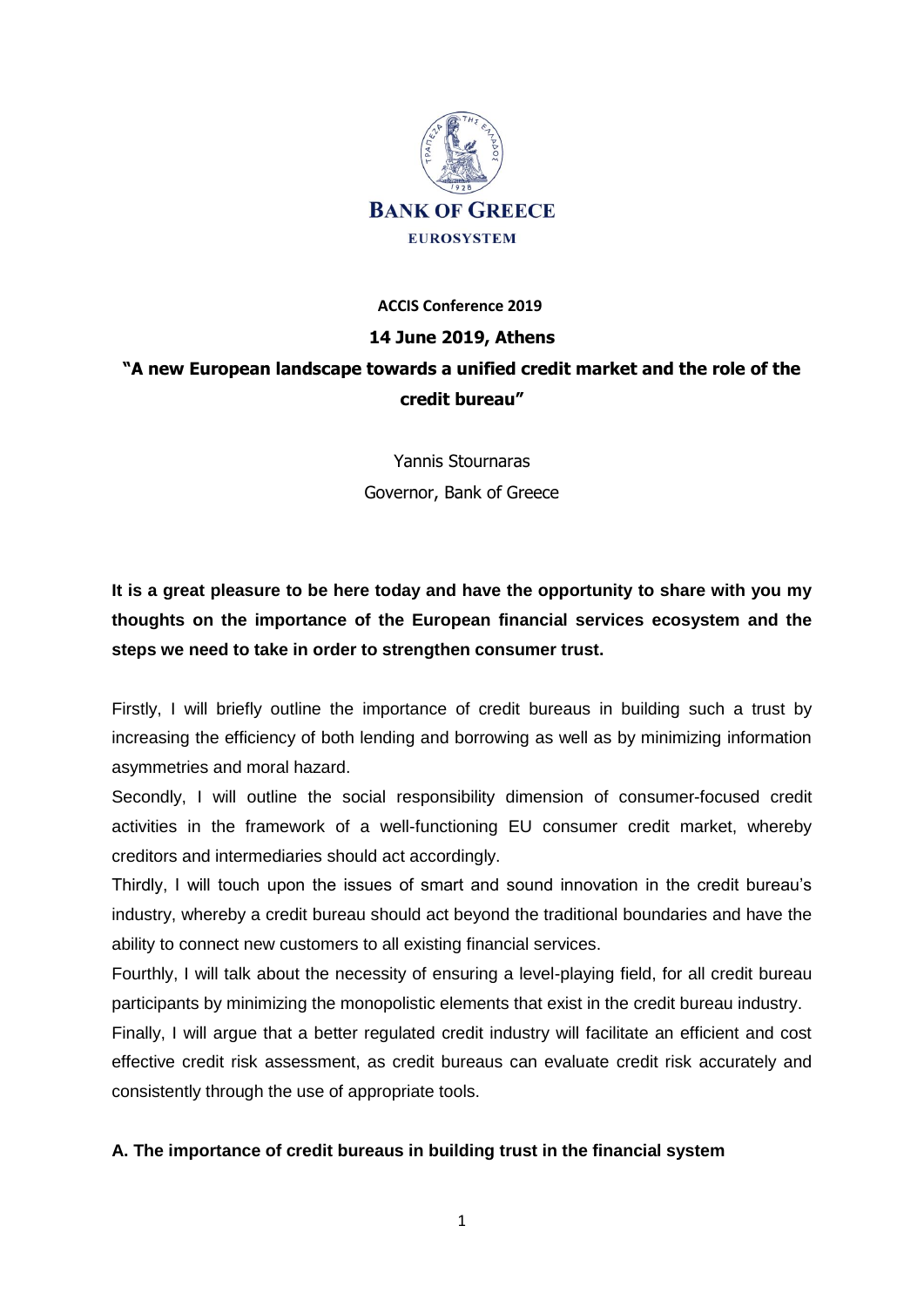Building trust is equivalent to the fulfillment of expectations by market participants. Credit bureaus have a very important role to play in building trust in the financial system, as they are responsible for managing and providing credit data to consumers, while at the same time simplifying the complexity of credit data usage in consumer financial markets.

The benefits of credit bureaus into building trust in the financial system are the following:

1. They improve the performance of the financial sector and stimulate economic growth by increasing the efficiency of lending and borrowing. Borrowers, having registered a positive past credit history, may seek loans at better and more competitive terms and conditions. Lenders, on the other hand, can utilize the collateral history – stored in centralized collateral registries—to assess borrowers' creditworthiness.

2. They address the problem of moral hazard that is the behavioral unwillingness of a consumer to repay. Credit bureaus support borrower discipline since a failure to repay a creditor may result in penalties imposed by other creditors.

3. They address the problem of information asymmetries, as borrowers and lenders may share the same information regarding risks and pricing. Increased transparency will result in more informed credit decisions, which will ultimately increase the volume of credit.

4. They enable the functioning of a competitive financial system, as loan processing becomes simpler, collateral information is being properly utilized and streamlined and, in the end, lenders are able to offer new products at competitive interest rates due to the availability of information on customers' credit risk profiles.

## **B. Social responsibility of consumer-focused credit activities**

As the core business of credit reporting involves the flow of information through a network of stakeholders, credit reporting activities touch upon sensitive issues, such as the privacy rights of consumers as well as their protection and security.

We should not forget that, due to the many functions and usages of credit data, sharing of credit data from credit bureaus raises issues of social responsibility of the credit industry or private credit bureaus. It necessitates appropriate prudential supervision, and the need for well-functioning institutions, which are to be entrusted with the exercise of such a social function. If credit data are not used within a proper framework, they can result in dysfunctional markets, market abuse, lack of trust and, in some cases, abuse of fundamental rights. All these can reduce the volume of credit.

Therefore it is of utmost importance to set the policy goals correctly both in terms of the institutional or legal form of the organizations managing the data, as well as with regard to the design and use of databases under the provisions of the law.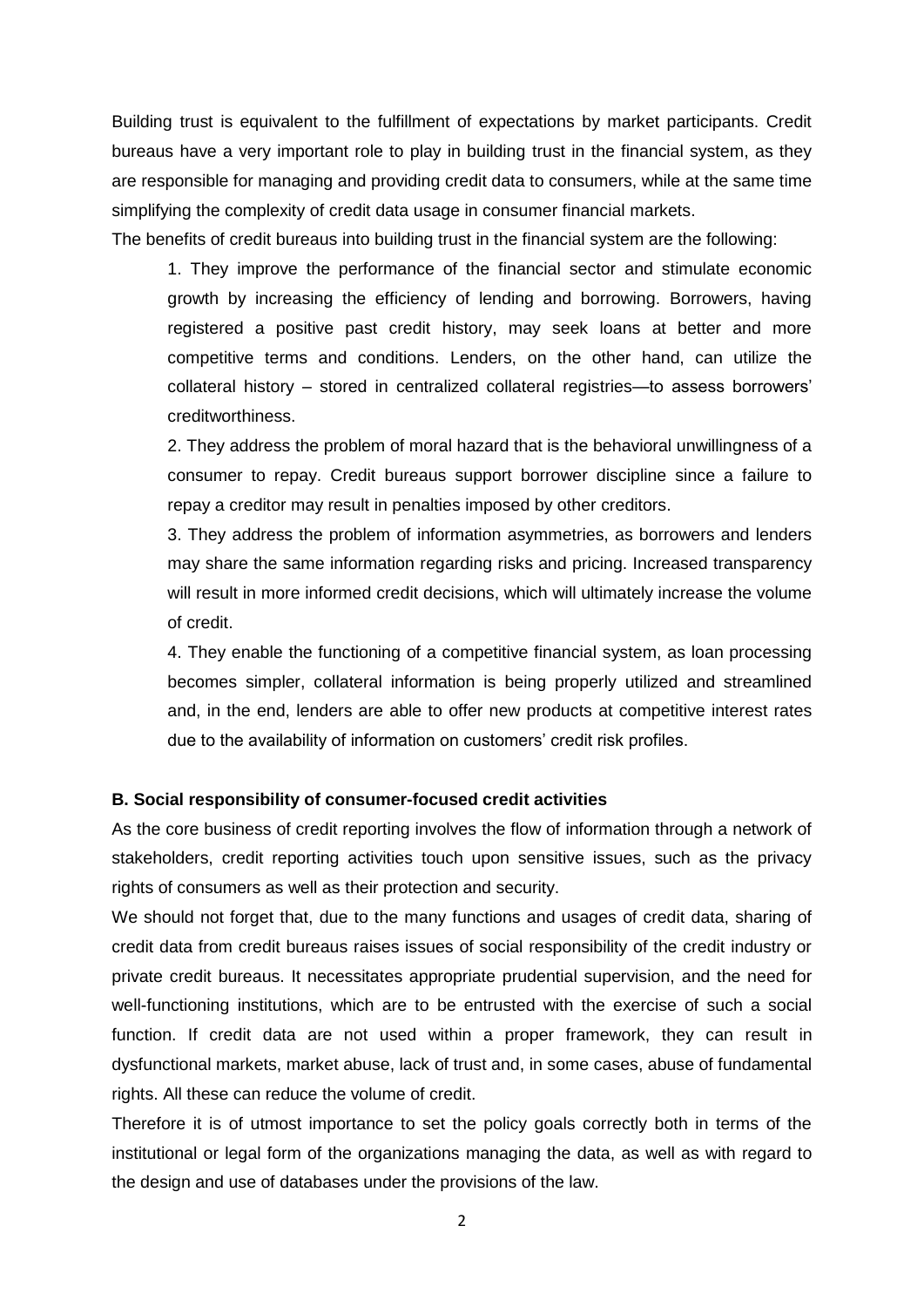#### **C. Challenges from smart and sound innovation**

In many ways, the Open Source Credit & Big Data Bureaus that have recently emerged, connect new customers to existing financial services at a lower cost. Innovative lenders are reshaping business models, underwriting criteria, and customer experience. Their innovations reflect an understanding of demographic changes, borrower needs, and how to connect to borrowers through new technological channels.

As a result, the transition from business-driven to data-driven decision-making should revolutionize the way the credit bureaus operate. By relying more on Big Data, Neural Networks, Artificial Intelligence and Machine Learning, agencies will have the opportunity to approve loans for consumers in markets whereby access to the banking sector has been limited so far. In this way, a credit history will be created from scratch at a much lower cost compared to the credit history databases that exist today. At the same time, creditors may get access to such databases on a fee basis, allowing them to receive a list of customers that have already been accessed. In order to get the borrower's profile, no physical appearance may be needed nor any documents that usually accompany a loan application. Credit scoring techniques may access data even from the consumer's smartphone and the system will be able to identify potential credit risks with a significant level of accuracy.

As certain confidentiality issues may arise, all appropriate technical and legal safeguards should be employed in order to assure all stakeholders of the confidentiality of the provided information.

#### **D. Competition and level-playing field**

**.** 

The establishment of a level playing field, regarding the competition of financial institutions may demand that they are equipped with similar tools, and no relevant restrictions or barriers exist within the EU Member States. In turn, this means that credit-risk data may require a high degree of standardization.

However, this is far from being the case today, as we are currently facing a fragmented system of national credit data sharing. Apart from operating at a national level, a number of challenges arise for calculating and comparing data coverage figures on customers across countries, as each credit bureau does not necessarily collect information on the same population across countries. The European Credit Research Institute has conducted a survey commissioned by  $ACCIS<sup>1</sup>$  which provides a list of credit bureaus operating in European countries and underlies the aforementioned challenges.

<sup>1</sup> Source: page 1 - "The European Credit Information Landscape: An analysis of a survey of credit bureaus in Europe" <http://aei.pitt.edu/33375/>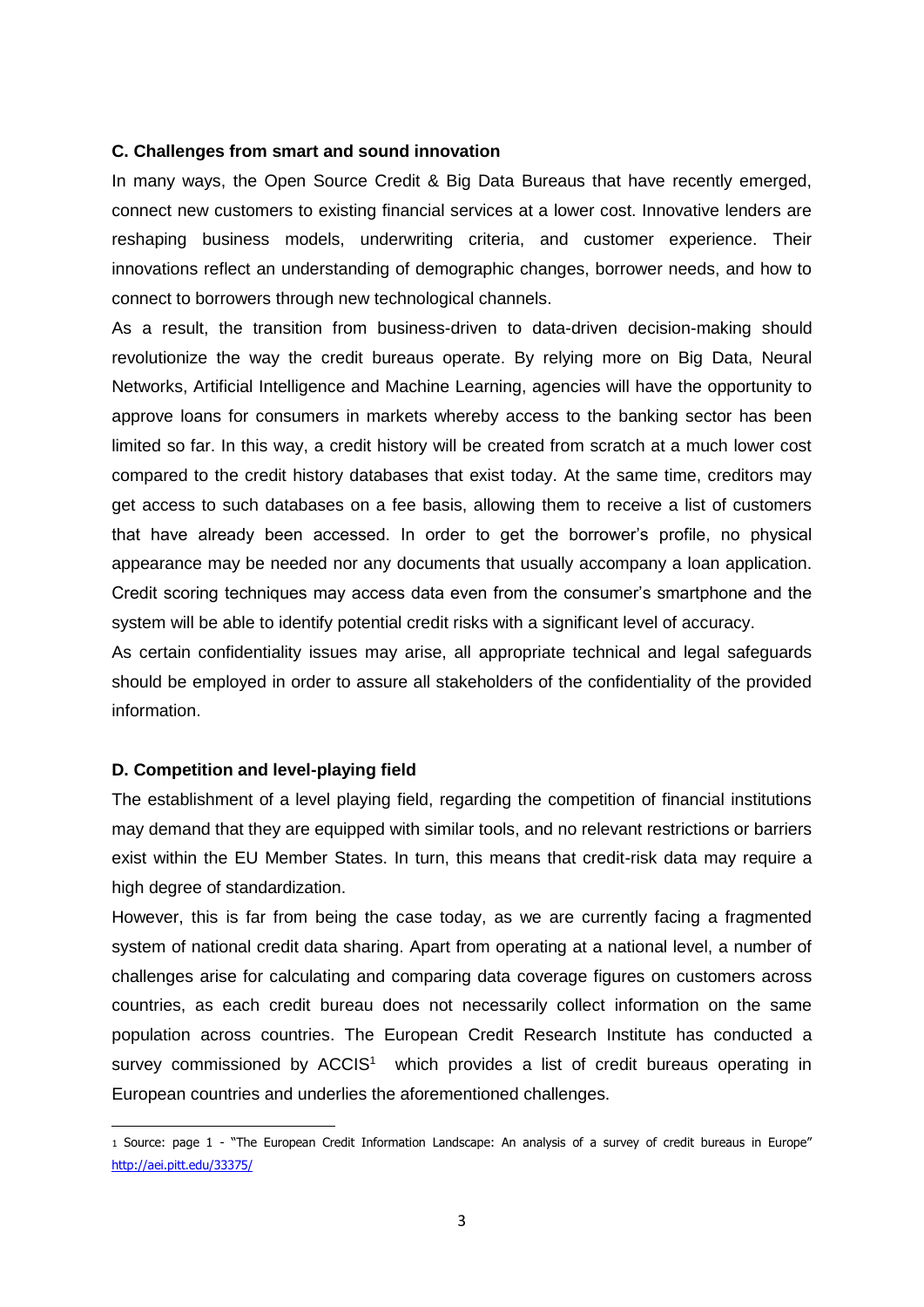As a result, competition in the information industry within the EU is almost absent. The market for credit data remains national and hence, commercial credit bureaus do not face competition.

The EU should have been the relevant market for credit data by ensuring a level-playing field for all credit bureau participants. Conditions may improve through the interlinkage of information flows to the various credit bureau stakeholders. More specifically, as information flows between suppliers andand users of information increase, the interlinkage between the national credit bureaus should increase as well, by incorporating more information from customers. In such an interconnected network, all stakeholders would find it more attractive to join. The more sources are connected to the network, the more detailed credit knowledge becomes the more useful it become for risk-management purposes.

#### **E. Regulatory and supervisory initiatives – policy actions**

Given the dispersion of sources, the need for the integration of credit markets raises questions on how to measure over-indebtedness and assess household creditworthiness in similar ways. This will improve micro and macro financial surveillance and enable a more comprehensive assessment of financial stability risks. In effect, this calls for a harmonized system of measuring credit data in the EU.

Nevertheless, regulatory and institutional experience vary amongst EU member states, as National Credit Registries do not exist in certain member-states, while various interests in the credit industry have dictated how the data centralization systems would be set up (i.e. credit bureaus, credit reference agencies, public credit registers etc).

The good news is that the European Central Bank has made significant steps for the settingup of a centralized infrastructure for the collection and sharing of granular credit-risk data within the banking sector on a EU-wide scale, called "Analytical Credit Dataset" ('AnaCredit'). Anacredit will impose new reporting requirements for lenders and credit bureaus in the Euro Area, which will enable the harmonization of credit data that credit bureaus have in their databases. In this vein, all stakeholders (credit bureaus, lenders, borrowers, consumers) may be obliged to use the same set of indicators and harmonized definitions which, eventually, will allow for a pan-European comparison of the levels of indebtedness levels.

Having said that, our problems will not disappear automatically with an integrated pan-European Database. The relevant supervisory activities should be enhanced in order to ensure that credit bureaus implement best practices in data collection processing and submission. Supervisors should ensure that appropriate procedures are in place so that the rights of customers can be protected, while the protection of security and confidentiality of data should remain high on the agenda.

4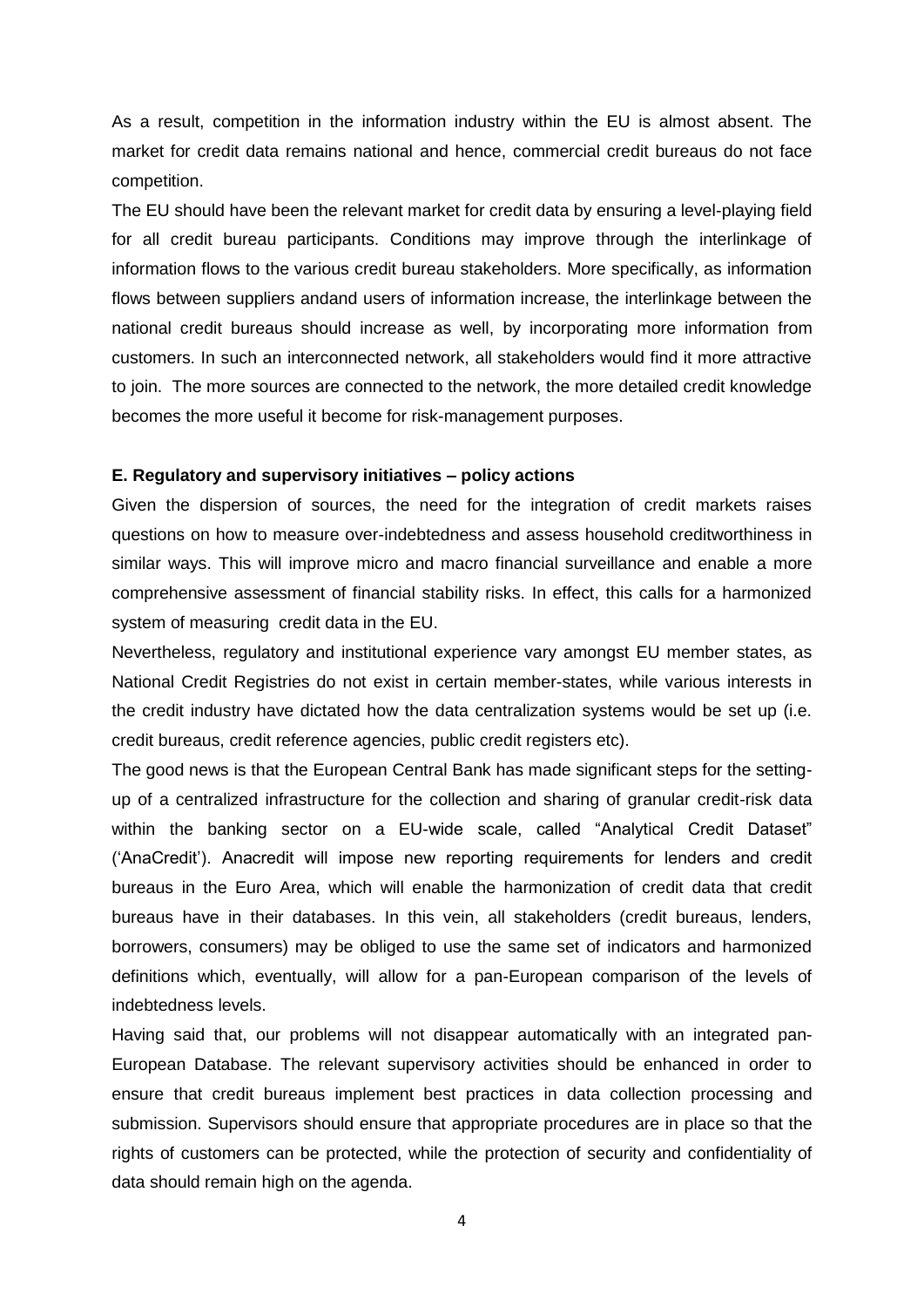Best practices indicate that credit reporting systems should benefit from a legal and regulatory framework that is transparent, predictable, proportionate and supportive of consumer rights. The legal and regulatory framework should allow more than one credit bureau license in order to avoid the creation of a monopoly. Credit bureaus should be allowed to operate under an institutional framework that could regulate its specific activities, including the receipt and processing of consumer information, its database updates, as well as the means for compiling information and assessing consumers' creditworthiness. Since the level of information is expected to be harmonized, private credit bureaus that have obtained a license could then compete on the pricing and the quality of their services.

Finally, the most recent financial crisis unveiled a number of data gaps that hindered effective supervision and regulation of the financial system. Credit bureaus, as suppliers of data, can partly bridge the gap, as long as they employ innovative technology and change their business models by exploiting information from alternative data sources, so as to adapt to the new credit usage behavior of customers.

# **Sources:**

Marc Rothemund, Maria Gerhardt, "The European Credit Information Landscape: An analysis of a survey of credit bureaus in Europe", ECRI Industry Survey, (February 2011).

Federico Ferrett, "The Never-Ending European Credit Data Mess", Study commissioned by BEUC, Brunel University London (October 2017).

Olegario R, "Credit Reporting Agencies: A Historical Perspective", in Miller M (ed.), Reporting Systems and the International Economy (MIT Press, 2003), 115-159

Jappelli T. and M. Pagano (2003) "Public Credit information: A European Perspective." In Credit Reporting Systems and the International Economy ed. Margaret Miller. Boston: MIT Press.

Dan Khomenko, Australian Government Officer, MicroMoney's advisor "MicroMoney: The Future of the Credit Bureau's industry" (October 2017)

Michael Turner For The Straits Times, "Credit bureau scene could do with more competition" (October 2014)

5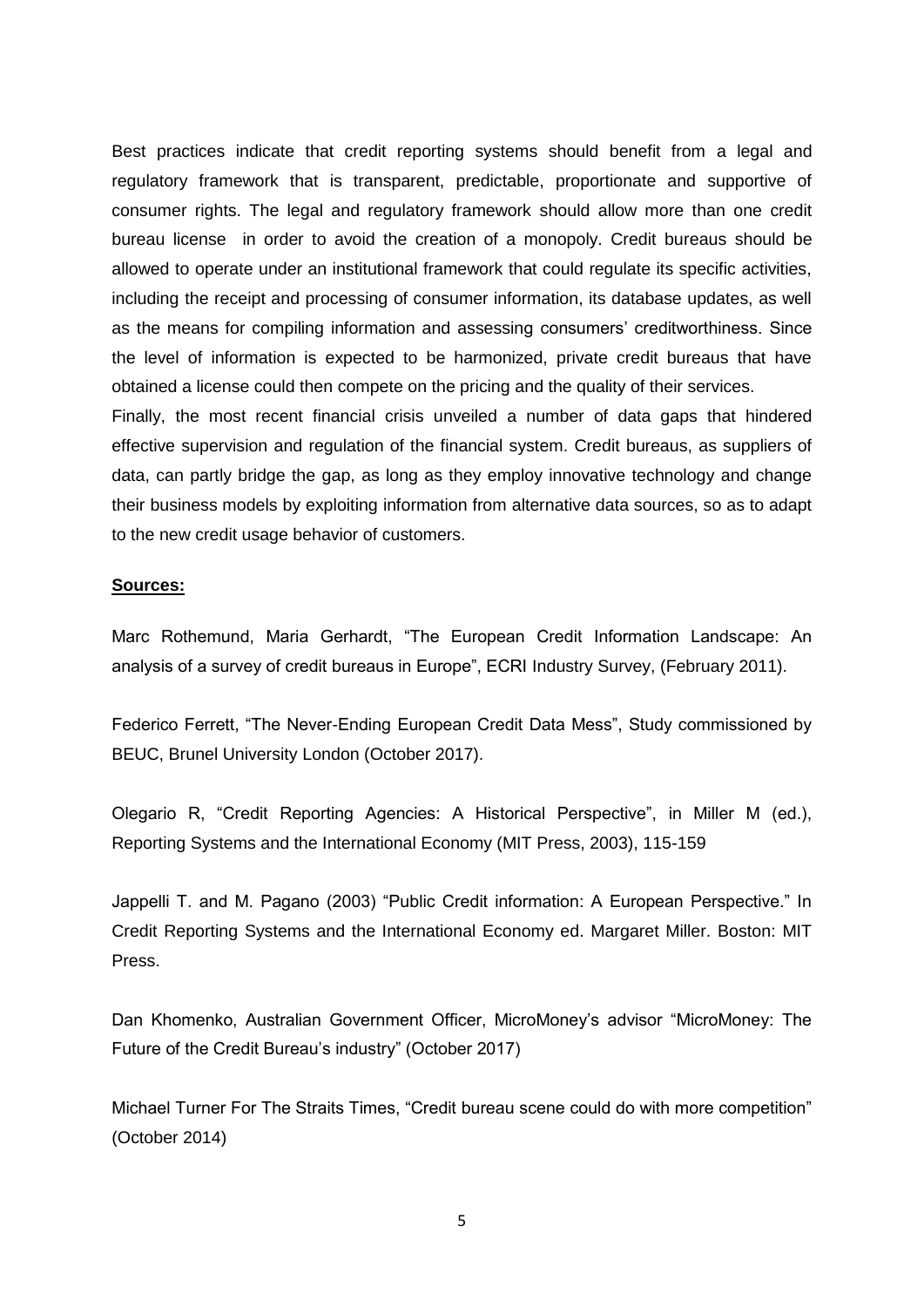Pagano M. and Jappelli T., "Information Sharing in Credit Markets", 48(5) Journal of Finance (1993), 1693-1718

Miller MJ, "Credit Reporting Systems around the Globe: The State of the Art in Public Credit Registry and Private Credit Reporting Firms", in Miller MJ (ed.), Reporting Systems and the International Economy (MIT Press 2003 b), 25-79

De Almeida AM and Damia V, "Challenges and prospects for setting-up a European Union shared system on credit", IFC Bulletin No. 37 (January 2014)

Damia V and Israel JM, "Standardised granular credit and credit risk data", Seventh IFC Conference on "Indicators to support Monetary and Financial Stability Analysis: Data Sources and Statistical Methodologies" (Basel, 4 and 5 September 2014)

Regulation (EU) 2016/867 of the European Central Bank of 18 May 2016 on the collection of granular credit and credit risk data (ECB/2016/13), OJ L 144/44.

European Commission, Opinion of 7 August 2015 on the Draft Regulation of the ECB concerning the collection of granular credit and credit risk data (2015/C 261/01).

Bank of England, "Should the availability of UK credit data be improved?", Discussion Paper (May 2014)

Banque de France, Étude des Parcours Menant au Surendettement (September 2014)

Ferretti F and Livada C, "The over-indebtedness of European consumers under EU policy and law", in Ferretti F (ed.), Comparative perspectives of Consumer Over-indebtedness – A view from the UK, Germany, Greece and Italy (Eleven, 2016), 11-39

Andrew Powell, Nataliya Mylenko, Margaret Miller, and Giovanni Majnoni, "Improving Credit Information, Bank Regulation and Supervision: On the Role and Design of Public Credit Registries",

World Bank Policy Research Working Paper 3443, November 2004.

International Committee on credit reporting: "The role of credit reporting in supporting financial sector regulation and supervision", World Bank Financial Infrastructure Series, Credit Reporting Policy And Research, January 2016.